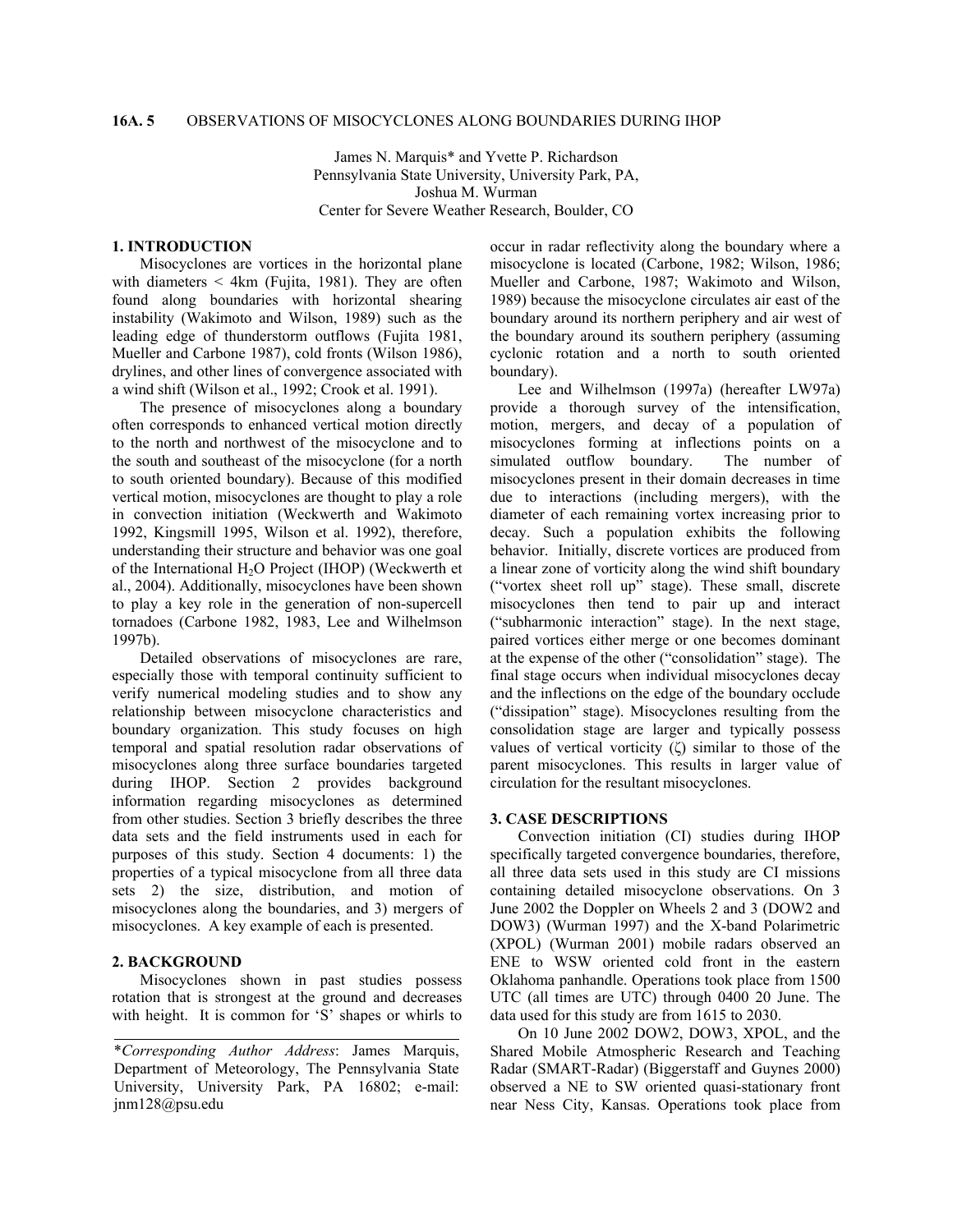1600 to 0100; however, data used in this study are limited to those between 1928 and 2118.

On 19 June 2002, DOW2, DOW3, and XPOL observed a NNE to SSW oriented dryline near Colby, Kansas. Mobile radar observations are available from 1921 to 2345, during which time intense misocyclone activity and a non-supercell tornado were observed.

# **4.SURVEY OF MISOCYCLONES**

### **4.1** *Description of an Average Misocyclone*

 Figure 1 shows a plan view (Fig.1a) and a vertical cross section (Fig.1b) of a misocyclone observed on 10 June 2002 that is characteristic of those in all three data sets. The misocyclone in Fig.1 is located in a radar reflectivity maximum along a portion of the boundary where an 'S' shape is present in the reflectivity field. The convergence field surrounding the misocyclone is consistent with that described in section 1, verifying the simulations of LW97a.

The axis of maximum vertical vorticity of most misocyclones in this study is nearly vertical in all stages of growth with the strongest vorticity at the surface (Fig.1b). On rare occasions during the dissipation stage, the region of strongest rotation in a misocyclone is instead found several hundred meters AGL. A tilt in the vertical structure of ζ is most often seen when a misocyclone is in its dissipation stage or is interacting with a neighboring vortex. The vortex in Fig.1 has reached maturity, with a weak downdraft evident in its core. Given the range of this misocyclone from the closest radars (~12 km) the lowest beam has a height of approximately 100m and the beam width is approximately 200 m, thus, it is difficult to say whether this downdraft truly reaches the surface. A shallow layer of convergence in the lowest  $\sim$ 150 m, consistent with LW97a, cannot be ruled out.

 In comparing the three observed boundaries, it appears the average maximum value of ζ in the observed misocyclones may be related to the strength of vertical motion along the boundary. The organization of vertical motion is the most persistent and the peak magnitude of vertical motion is the greatest  $({\sim}8 \text{ ms}^{-1}$  at 1 km AGL) along the dryline on 19 June. Misocyclones on this day possess the largest peak  $\zeta$  (often exceeding  $20x10^{-3}$  s<sup>-1</sup> at 100 m AGL) of all three data sets. On 10 June, peak  $\zeta$  reaches  $16x10^{-3}$  s<sup>-1</sup> in several misocyclones and vertical motion fields reach peak values near 5 ms<sup>-1</sup> at 1 km AGL. Peak vertical motion on 3 June rarely exceeds  $2.5 \text{ms}^{-1}$  and the most intense misocyclone on this day reaches a peak  $\zeta$  just above  $10x10^{-3}$  s<sup>-1</sup>.

 At many times in all three data sets, populations of misocyclones organize the convergence pattern along a portion of the boundary in a "stair-step configuration" of conjoined misocyclone convergence



**Fig.1.** (a) Plan view of a typical misocyclone at 100 m AGL nearing its dissipation stage. DOW2 reflectivity is colored, ζ is contoured in white, convergence is contoured in black, and barbs depict the misocyclonerelative wind. The minimum contour of convergence is  $2.5x10^{-3}$  s<sup>-1</sup> with an increment of  $+1x10^{-3}$  s<sup>-T</sup>. Long wind barb flags are  $10 \text{ ms}^{-1}$  and short flags are  $5 \text{ ms}^{-1}$ . The dark line corresponds to the vertical cross section shown in (b). Contours in (b) represent ζ, while colors correspond to radar-determined vertical motion in ms-1. For reference, the black contour is  $w = 0.0$  ms<sup>-1</sup>. Note that (b) is stretched in the vertical. The minimum contour of  $\zeta$  in (a) and (b) is  $4x10^{-3}$  s<sup>-1</sup> and the contour increment is  $+3x10^{-3}$  s<sup>-1</sup>.

regions (as in Fig.1a). An example from 19 June is presented in Fig.2.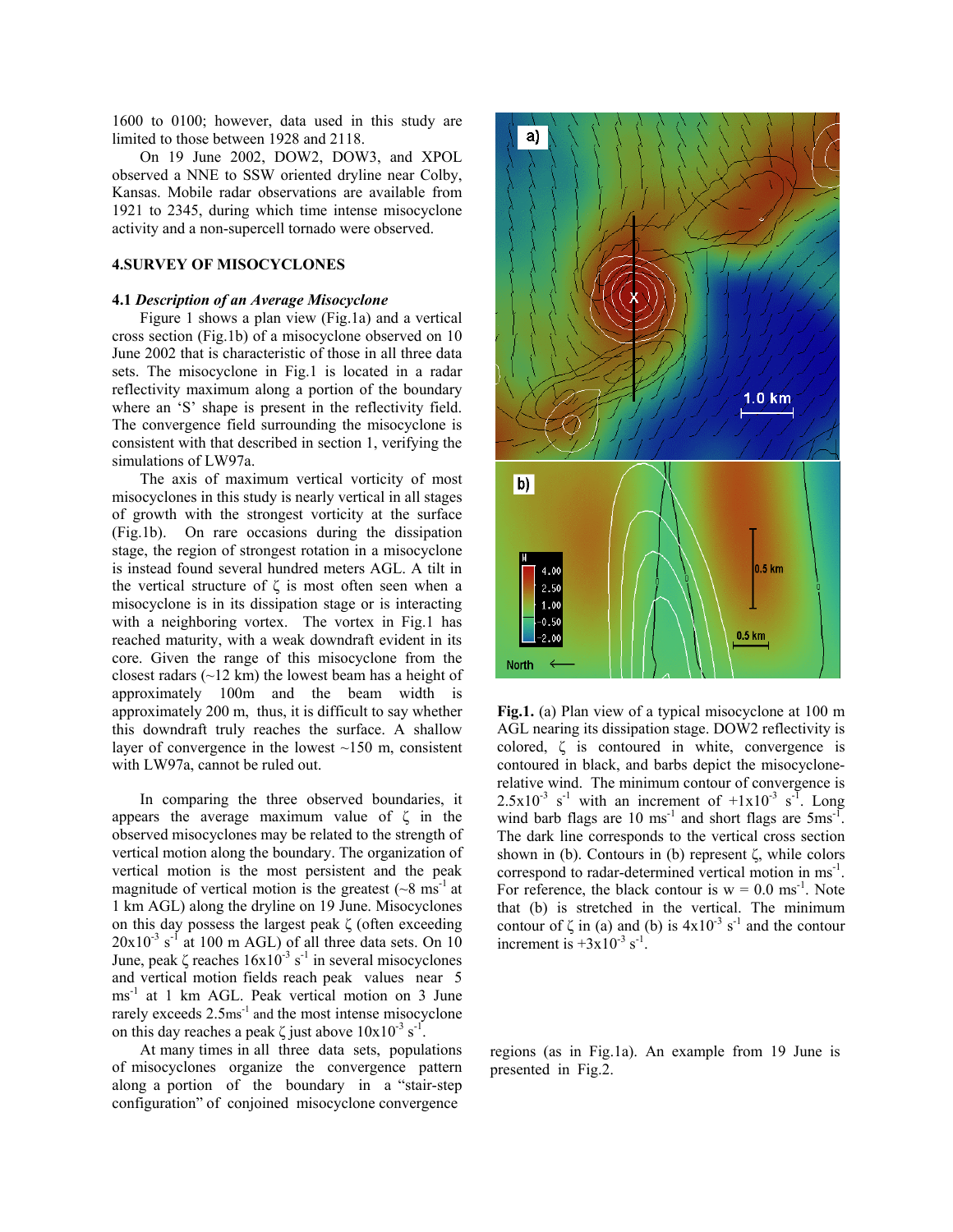

**Fig.2** Organization of convergence along a boundary containing a population of misocyclones. Vertical vorticity (ζ) is contoured in white, convergence is shaded in units of  $x10^{-3}$  s<sup>-1</sup>, and streamlines are for wind relative to estimated misocyclone motion. The minimum contour of  $\zeta$  is  $4x10^{-3}$  s<sup>-1</sup>, with a contour interval of  $+3x10^{-3}$  s<sup>-1</sup>.

### **4.2** *Population Evolution*

The evolution of a misocyclone population from 2121 to 2225 on 19 June 2002 is presented in Fig.3. All diameters referred to below are with respect to the  $7x10^{-3}$  s<sup>-1</sup> vorticity contour at 100 m AGL.

Figure 3a shows the pairing of several small vortices along the boundary with average diameters of 1.1 km. This is consistent with the "subharmonic interaction" stage defined by LW97a. As time progresses, the paired misocyclones merge into vortices with larger diameters (e.g. CD, EF, GH). The resultant misocyclones on the boundary are evenly spaced with an average separation of approximately 4.0 km (Fig.3b). This resembles the "consolidation" stage defined by LW97a. Meanwhile, misocyclones J and K enter the domain from the south.

By 2145 (Fig.3c), EF and IJ have grown in size through mergers with other misocyclones on the boundary and with small ζ patches present outside of the boundary. A large bend on the boundary in the vicinity of IJ and GH corresponds to their westward displacement and a reduction in their northeastward component of propagation. As a result, IJ and K become sufficiently close for effective interaction. Misocyclones L and M enter the domain from the south while A, B, CD, and EF leave the domain to the north by 2157 (Fig.3d). The westward displacement of GH results in a pairing with IJK near 2209 (Fig.3e). Only three misocyclones are in the analysis domain at 2225 (Fig.3f). They are evenly spaced with an average separation of approximately 8.0 km (twice the spacing

of misocyclones in Fig.3b). At 2225 the average circular diameter of GHIJK, LM, and N is 1.8 km, indicating a 60% increase in diameter from the misocyclones in Fig.3a. The increase in both average separation distance and diameter of misocyclones in the population represented in Fig.3 is generally consistent with the increases simulated in a similar population by LW97a.

#### **4.3** *Merger Evolution*

The merger of misocyclones L and M (from Fig.3) between 2203 and 2234 is shown in Fig.4. While several mergers are observed in this study, this event is prototypical as both L and M are clearly defined, possess intense ζ fields, and the merger proceeds in a region void of other major vorticity maxima.

 At 2203 (Fig.4a), each misocyclone has its own associated convergence field, generally similar to that in Fig.1a. The pairing of L and M is evident at 2221 (Fig.4b). While M has maintained its peak value of ζ, the peak ζ of L has decreased, making misocyclone M the dominant vortex. Due to the close proximity of L and M at 2221, the vorticity pattern becomes elongated along the merger axis (line connecting vorticity maxima of each misocyclone). The convergence field takes on a much more complex pattern, with the strongest convergence located south of the merging pair. The 'S' shape in reflectivity in Fig.4b, while similar to that associated with an individual misocyclone, is elongated along the merger axis, locally altering the orientation of the boundary. A similar elongated 'S' is observed (not shown) at 2212 during the merger of vortices GH and IJK (from Fig.3), with a slightly different orientation. Conversely, when the merger axis is parallel to the boundary or when the original vortices are relatively small (e.g., final vortices CD, EF, GH in Fig. 3), a convergence pattern similar to that of Fig.1a is maintained relative to the pair as a whole.

At 2228 (Fig.4c), L and M have fully consolidated. The elongated 'S' in the reflectivity field from Fig.4b has occluded, but a less elongated inflection in radar reflectivity is collocated with LM. While there is no significant difference in the peak  $\zeta$  of LM (in Fig.4c) versus L or M (in Fig.4a), the diameter of LM is larger than that of L and M. Thus, the circulation of LM is larger than the circulation of either of them individually. This is consistent with LW97a.

#### **5. SUMMARY AND CONCLUSIONS**

High resolution dual- and multi-Doppler radar observations of three synoptic boundaries during IHOP documented many misocyclones that verify numerical model simulations and several observational studies regarding structure, behavior, and association with regions of vertical velocity. The strength of vertical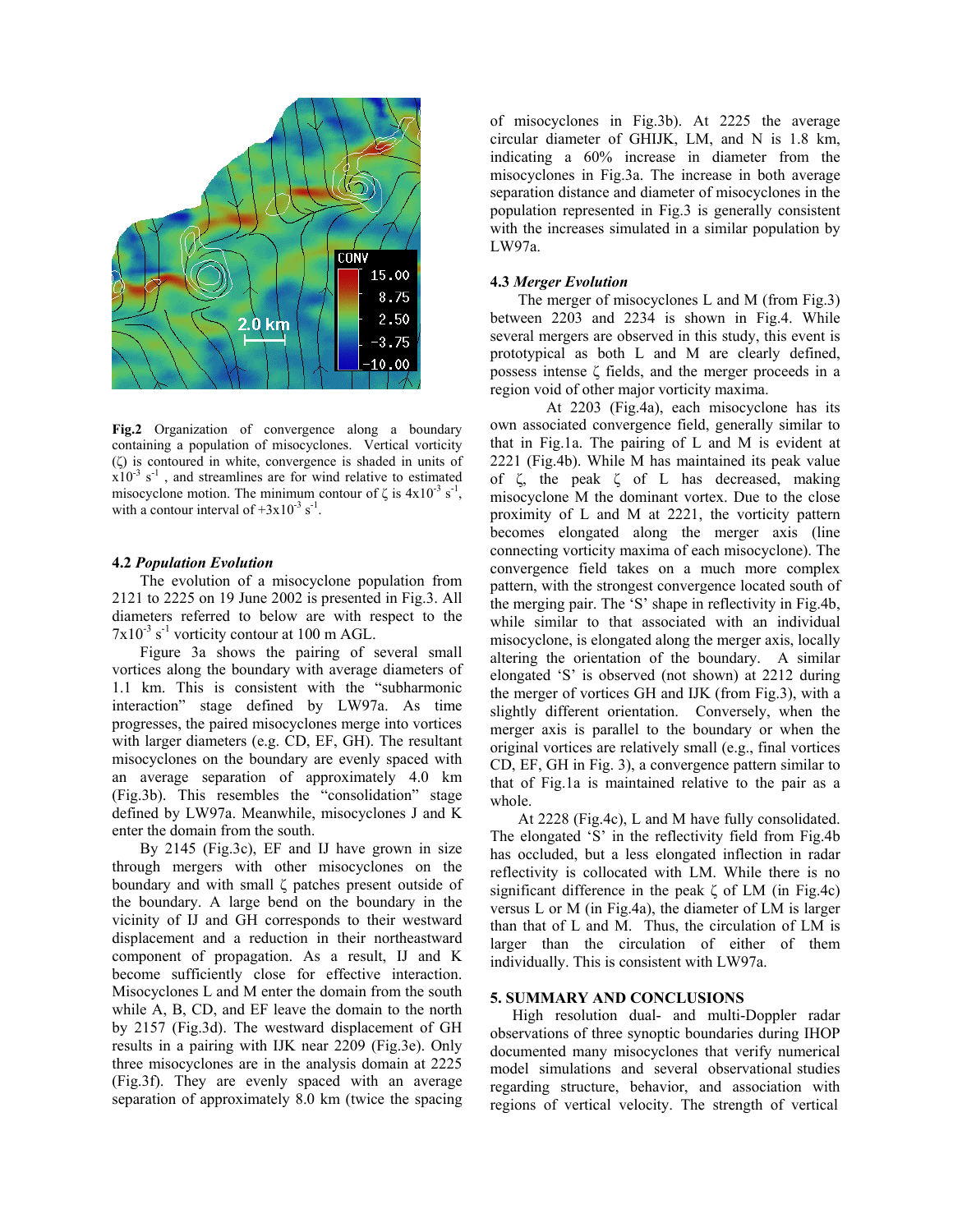

**Fig.3.** An evolution of a misocyclone population from 2124 to 2225 on 19 June 2002. Individual misocyclones are labeled by letter and misocyclones that result from a merger of two or more vortices are labeled with the letters of all vortices involved. Vertical vorticity is contoured in increments of  $3.0 \times 10^{-3}$  s<sup>-1</sup> with a minimum contour of  $4.0 \times 10^{-3}$  s<sup>-1</sup>. Only positive  $\zeta$  is shown. Barbs are misocyclone relative wind. Long flags are 10 ms<sup>-1</sup>, short flags are 5 ms<sup>-1</sup>. Times given are for the start of the ~90 second volume.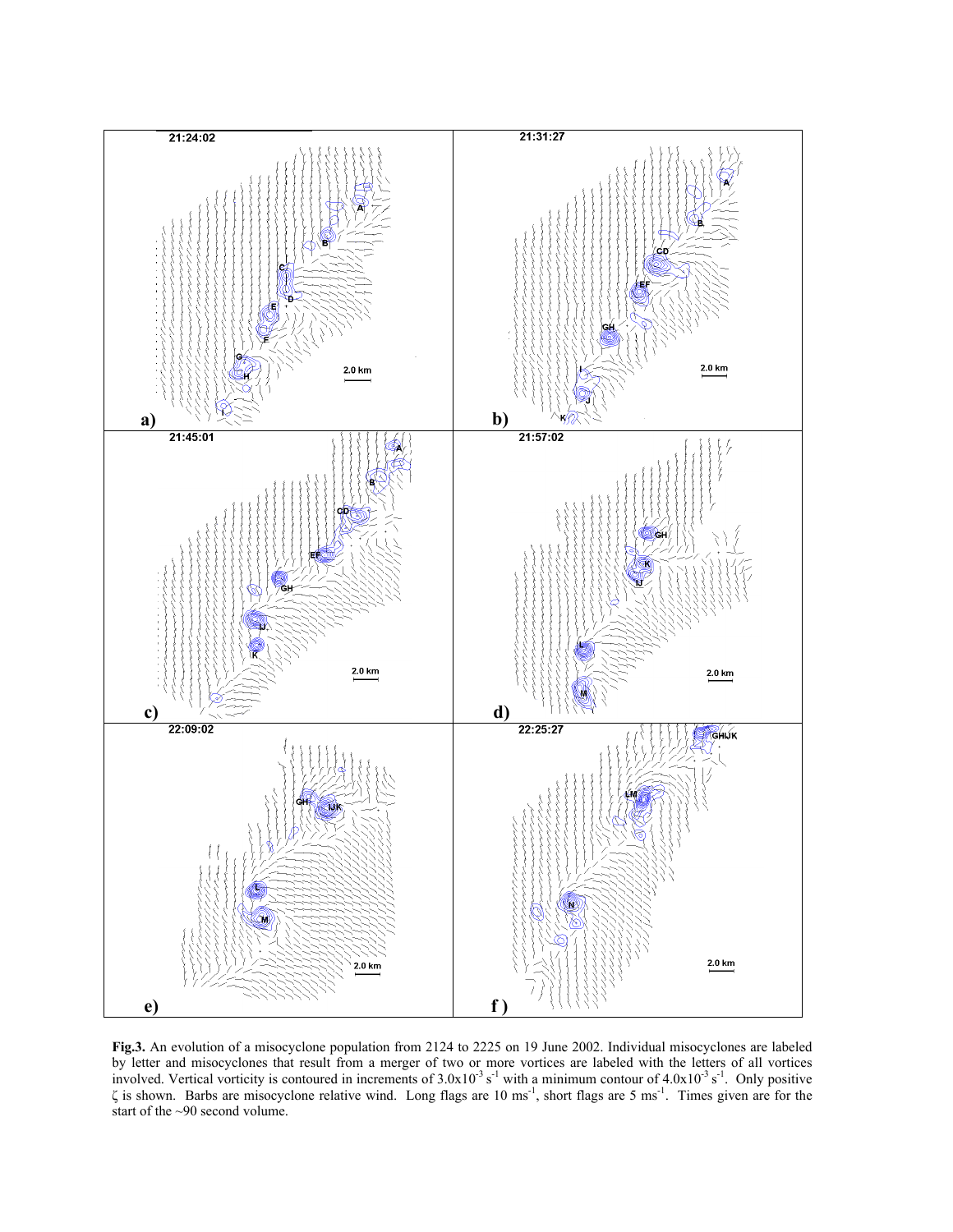motion near a misocyclone appears to be related to the intensity of the misocyclone, at least in this limited sample. The strength of the misocyclones and the vertical motion field may depend on larger-scale boundary properties. A misocyclone population containing relatively large vortices with fairly regular spacing is often found to exhibit a "stair-step" pattern of convergence along the boundary. Through a series of "subharmonic interaction" and "consolidation" stages, a population of several small, evenly spaced misocyclones transforms into a population of larger, evenly spaced misocyclones. The merger of a pair of misocyclones produces a larger misocyclone with similar vertical vorticity and greater circulation. This larger circulation often creates more elongated boundary inflections and modified convergence fields compared to smaller misocyclones. The disruption of the original convergence pattern by a merger may depend on the orientation of the merger axis and the size of the misocyclones involved. It is felt that enlarged circulations associated with merging misocyclones might play a unique role in CI by the redistribution of moisture and convergence fields.

### **6. ACKNOWLEDGEMENTS**

This study is funded under NSF grant ATM-0208651. The authors thank: Paul Markowski and Nettie Arnott for the writing of and assistance with radar synthesis scripts, N. Arnott and John Stonitsch for providing radar observations and analysis opinions, and all who aided the collection of the 3, 10, and 19 June 2002 data sets during IHOP. The authors also thank the NCAR/UCAR authors of the REORDER and CEDRIC routines used to produce the wind syntheses.

### **7. REFERENCES**

- Biggerstaff, M. I., and J. Guynes, 2000: A new tool for atmospheric research. *20th Conf. on Severe Local Storms*, Orlando, Amer. Meteor. Soc., 277-280
- Carbone, R.E., 1982. A severe frontal rainband. Part I: Stormwide hydrodynamic structure*. J. Atmos. Sci*., **39**, 258-279.
- \_\_\_\_, 1983:. A severe frontal rainband. Part II: Tornado parent vortex circulation. *J. Atmos. Sci.*, **40**, 2639- 2654.
- Crook, N.A., and M.W. Moncrieff, 1991: The Denver cyclone. Part II: Interaction with the convective boundary layer. *J. Atmos. Sci.*, **48**, 2109-2126.
- Fujita, T.T., 1981: Tornadoes and downbursts in the context of generalized planetary Scales. *J. Atmos. Sci*., **38**, 1511-1534.
- Kingsmill, D.E., 1995: Convection initiation associated with a sea-breeze front, a gust front, and their collision. *Mon. Wea. Rev*., **123**, 2913-2933.



**Fig. 4.** Evolution of a misocyclone merger at 100 m AGL from 2203(a) to 2228(c) on 19 June 2002. Vertical vorticity (ζ) is contoured in white. The minimum vorticity contour is  $4.0x10^{-3}$  s<sup>-1</sup>, with a contour interval of  $+3.0x10^{-3}$  s<sup>-1</sup>. Convergence is contoured in black. The minimum contour in each convergent zone  $2.5 \times 10^{-3}$ s<sup>-1</sup>, with a contour interval of  $+2x10^{-3}$ s<sup>-1</sup>. Misocyclones are labeled by letter as they are in Fig.1. DOW2 radar reflectivity (dBZ) is colored.